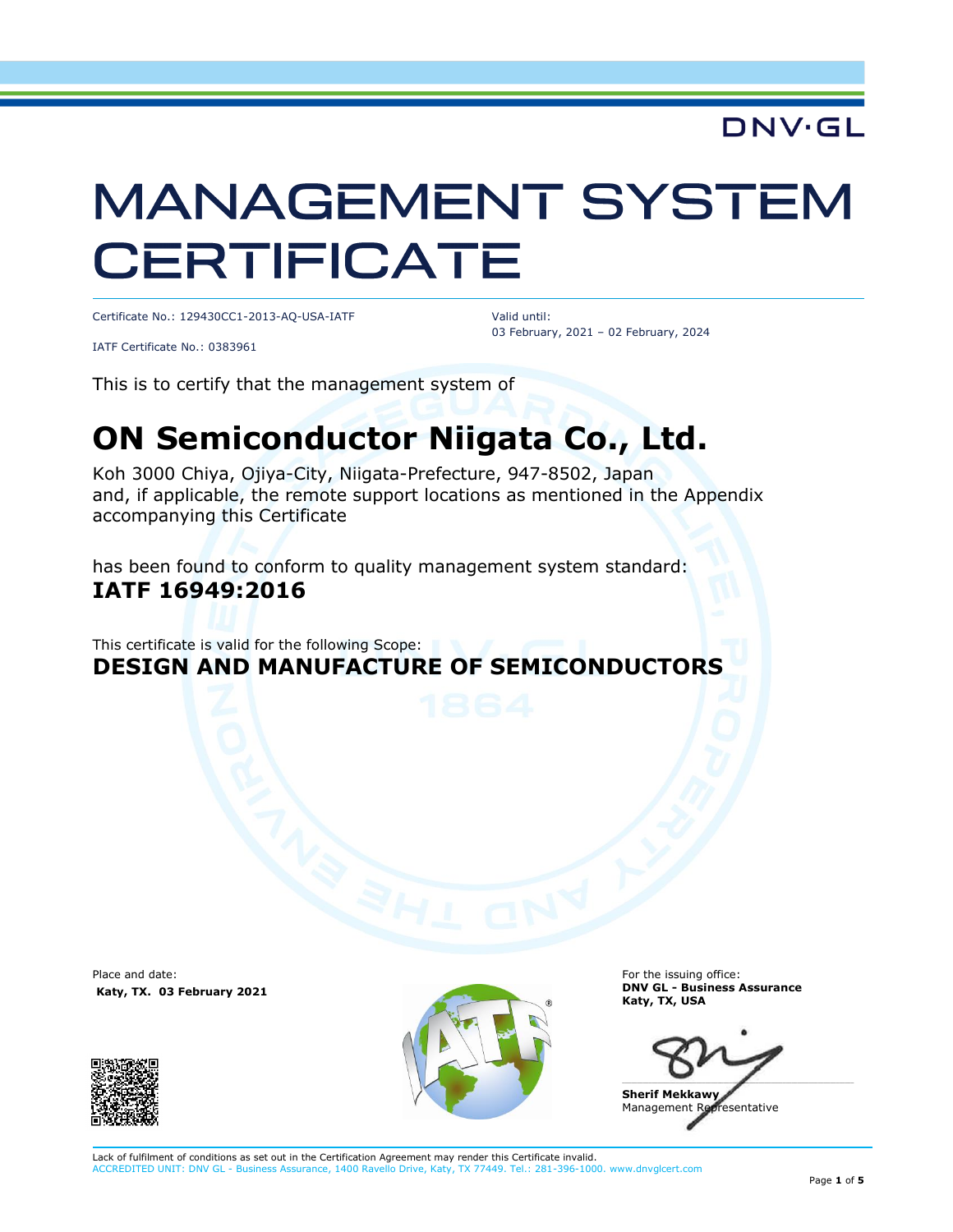## **Appendix to Certificate**

#### **ON Semiconductor Niigata Co., Ltd.**

Remote Support Locations included in the certification are as follows:

| <b>Name</b>                                       | <b>Address</b>                                                                                                       | <b>RSL Activities</b>                                                                                                                                                                                                                                                     | <b>Certification Body</b> |
|---------------------------------------------------|----------------------------------------------------------------------------------------------------------------------|---------------------------------------------------------------------------------------------------------------------------------------------------------------------------------------------------------------------------------------------------------------------------|---------------------------|
| <b>ON Semiconductor</b><br>Corporate Headquarters | 5005 East McDowell Road,<br>Phoenix, AZ 85008 USA                                                                    | Contract Review, Customer<br>Service, Human Resources,<br>Logistics, Management<br>Review, Policy Making,<br>Process Design, Product<br>Design, Purchasing, Sales,<br>Strategic Planning,<br>Supplier Management,<br>Quality System<br>Management, Warranty<br>Management | DNV GL                    |
| <b>ON Semiconductor</b><br>Beijing                | Room 516,5/F, Block A,<br>Innovation Plaza, Tsinghua<br>Science Park, Haidian District,<br>Beijing 100084 P.R. China | <b>Sales</b><br>ш                                                                                                                                                                                                                                                         | <b>DNV GL</b>             |
| <b>ON Semiconductor</b><br>Vélizy                 | 6 Rue Dewoitine, 78140,<br>Vélizy Villacoublay, France                                                               | <b>Sales</b>                                                                                                                                                                                                                                                              | <b>DNV GL</b>             |
| <b>ON Semiconductor</b><br>Munich                 | Einsteinring 28, 85609<br>Aschheim München, Germany                                                                  | Sales                                                                                                                                                                                                                                                                     | <b>DNV GL</b>             |
| <b>ON Semiconductor</b><br>Kokomo                 | 2529 Commerce Drive,<br>Suite B, Kokomo, Indiana<br>46902 USA                                                        | <b>Sales</b>                                                                                                                                                                                                                                                              | <b>DNV GL</b>             |

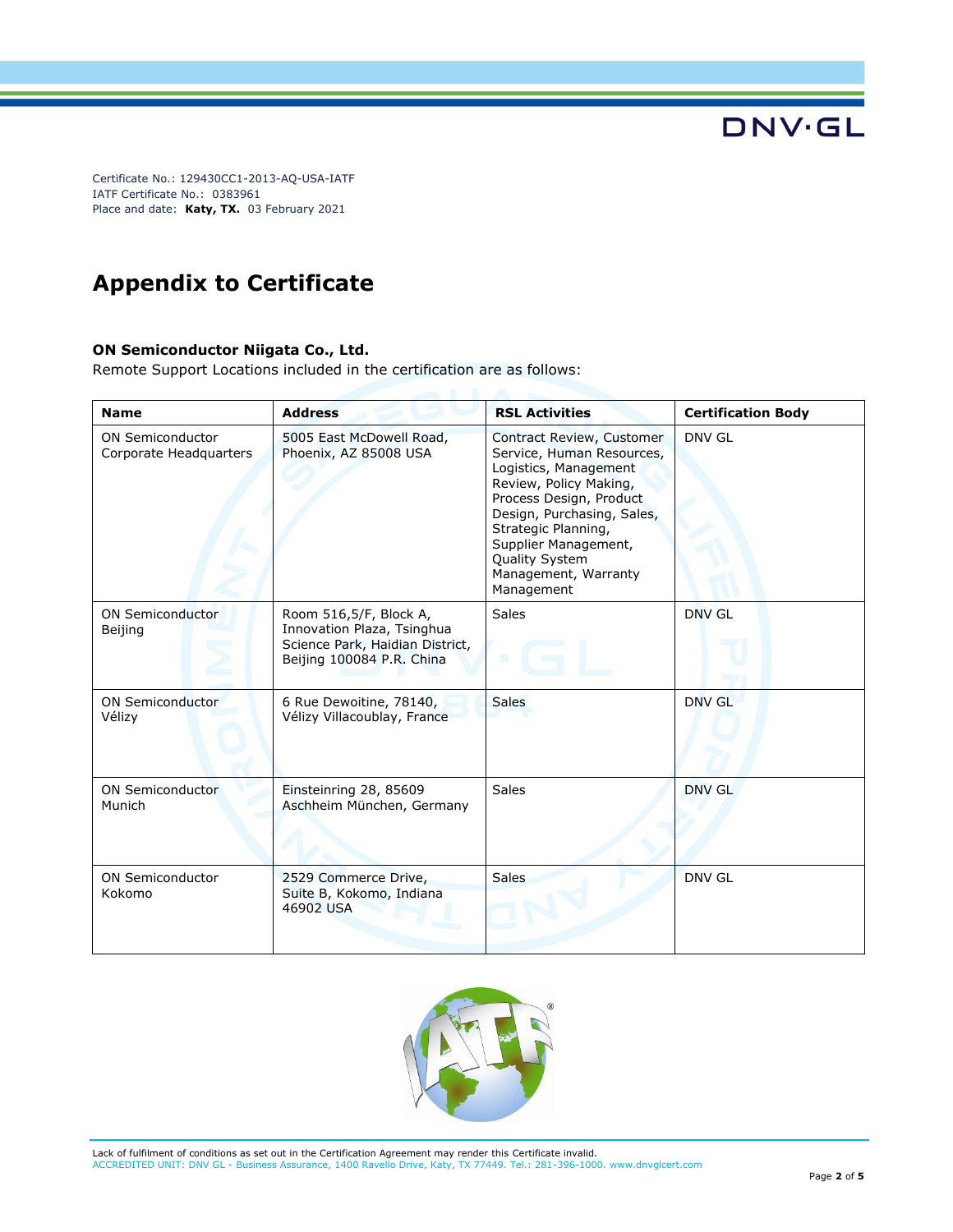## **Appendix to Certificate**

#### **ON Semiconductor Niigata Co., Ltd.**

Remote Support Locations included in the certification are as follows:

| <b>Name</b>                                      | <b>Address</b>                                                                                         | <b>RSL Activities</b> | <b>Certification Body</b> |
|--------------------------------------------------|--------------------------------------------------------------------------------------------------------|-----------------------|---------------------------|
| <b>ON Semiconductor</b><br>Livonia               | 19500 Victor Parkway,<br>Suite 375,<br>Livonia, MI 48152-7012, USA                                     | <b>Sales</b>          | DNV GL                    |
| ON Semiconductor<br>Nagoya                       | 8F Nagoya Daiichi Bldg,<br>1-19-24, Nishiki,<br>Naka-Ku, Nagoya-City, Aichi<br>460-0003 Japan          | Sales                 | DNV GL                    |
| <b>ON Semiconductor Osaka</b>                    | 5F Dojima Avanza, 1-6-20<br>Dojima, Kita-ku, Osaka City,<br>Osaka, 530-0003, Japan                     | Sales<br>頂            | DNV GL                    |
| <b>ON Semiconductor</b><br>Shanghai - Bi Bo Road | Unit 202, Building 8, 690 Bi Bo<br>Road Zhangjiang Hi-Tech<br>Park, Pudong, Shanghai,<br>201203, China | <b>Sales</b>          | <b>DNV GL</b>             |
| <b>ON Semiconductor</b><br>Bengaluru             | Prestige Saleh Ahmed, 01-06<br>Floor $#105$<br>Infantry Road, Bengaluru,<br>560001, India              | <b>Sales</b>          | <b>DNV GL</b>             |
| <b>ON Semiconductor</b><br>Tokyo                 | ThinkPark Tower 6F, 2-1-1<br>Osaki Shinagawa-ku Tokyo<br>141-6006, Japan                               | <b>Sales</b>          | DNV GL                    |



Lack of fulfilment of conditions as set out in the Certification Agreement may render this Certificate invalid. ACCREDITED UNIT: DNV GL - Business Assurance, 1400 Ravello Drive, Katy, TX 77449. Tel.: 281-396-1000. www.dnvglcert.com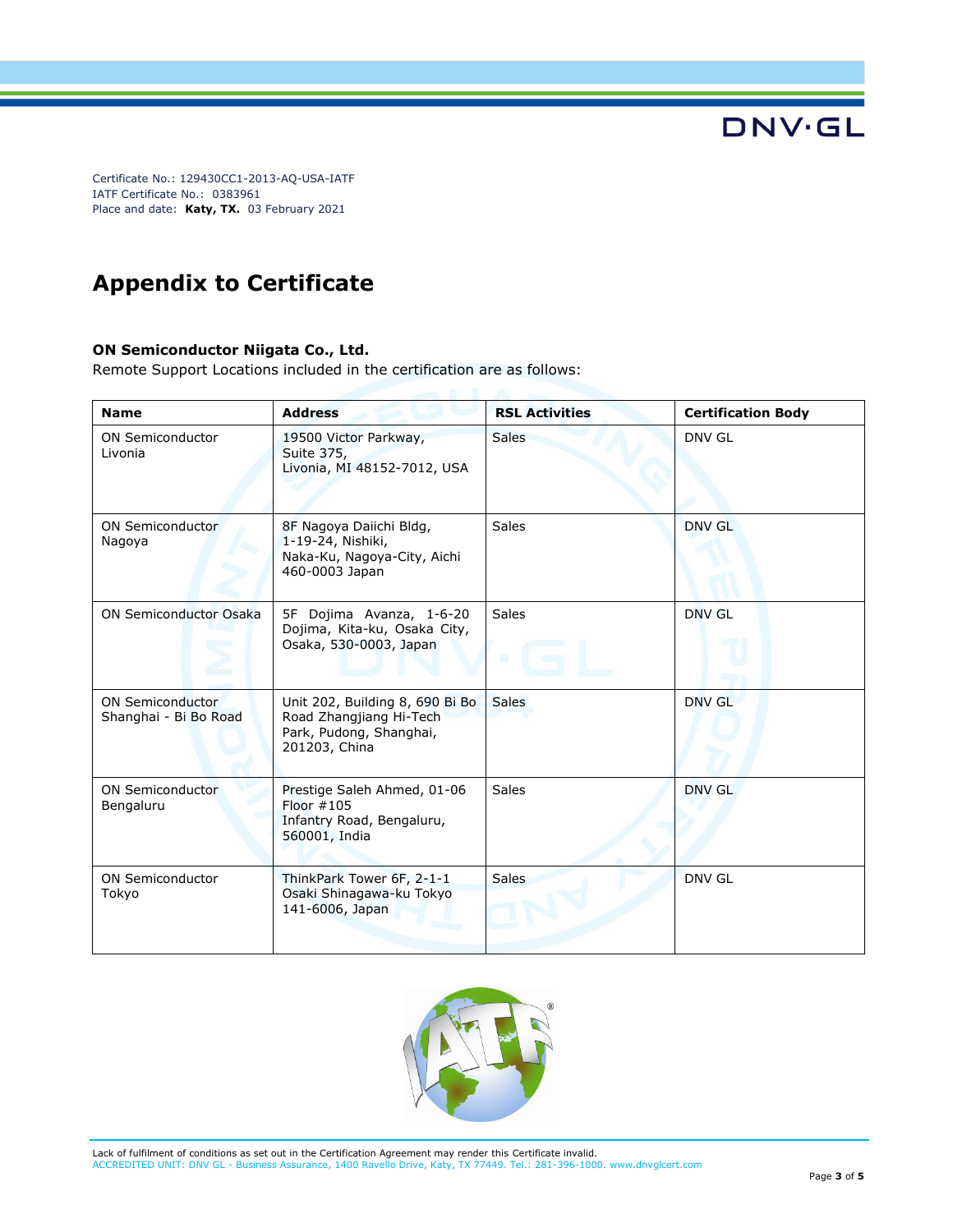## **Appendix to Certificate**

#### **ON Semiconductor Niigata Co., Ltd.**

Remote Support Locations included in the certification are as follows:

| <b>Name</b>                            | <b>Address</b>                                                                                               | <b>RSL Activities</b>                                           | <b>Certification Body</b> |
|----------------------------------------|--------------------------------------------------------------------------------------------------------------|-----------------------------------------------------------------|---------------------------|
| <b>ON Semiconductor</b><br>Bundang     | 7th & 9th Floors, Hunus Bldg.,<br>93 Baekhyeon-ro, Bundang-<br>gu, Seongnam-si, Gyeonggi-<br>do, Korea 13595 | <b>Sales</b>                                                    | <b>DNV GL</b>             |
| <b>ON Semiconductor Santa</b><br>Clara | 2975-3001 Stender Way,<br>Santa Clara, CA 95054-3214<br><b>USA</b>                                           | <b>Sales</b>                                                    | <b>DNV GL</b>             |
| <b>ON Semiconductor</b><br>Singapore   | 10 Ang Mo Kio Street 65 #03-<br>06/08 Techpoint Singapore<br>569059                                          | <b>Sales</b><br>圓                                               | DNV GL                    |
| <b>ON Semiconductor</b><br>Toulouse    | 132, Chemin de Basso Cambo,<br>BP 53512 31035 Toulouse,<br>France                                            | <b>Product Design</b>                                           | DNV GL                    |
| <b>ON Semiconductor</b><br>Waterloo    | 611 Kumpf Drive, Unit 200<br>Waterloo, Ontario N2V 1K8<br>Canada                                             | Product Design                                                  | DNV GL                    |
| <b>ON Semiconductor</b><br>Gunma       | 1-1-1 Sakata, Oizumi-machi,<br>Ora-gun, Gunma 370-0596,<br>Japan                                             | Process Design, Product<br>Design, Quality System<br>Management | DNV GL                    |